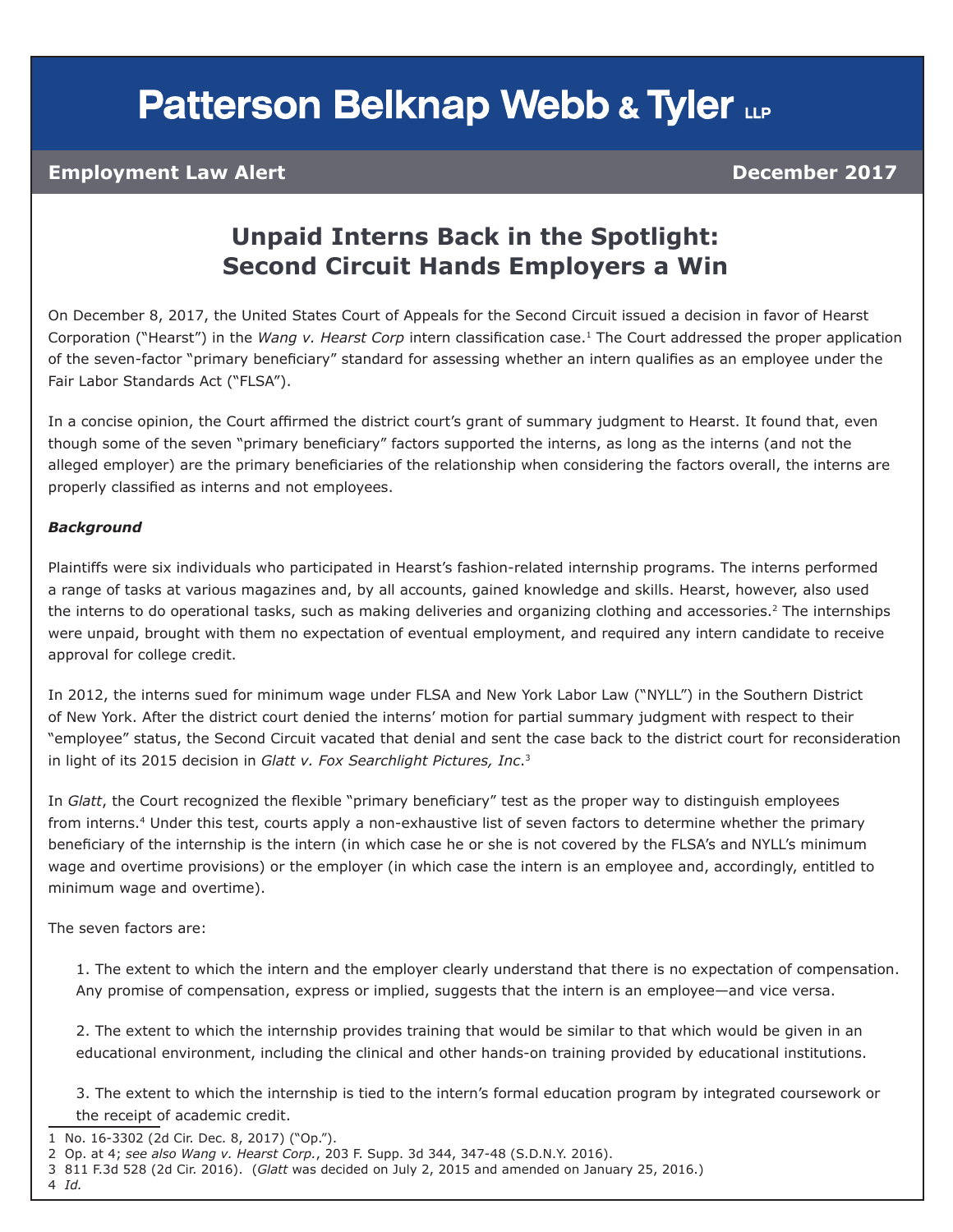4. The extent to which the internship accommodates the intern's academic commitments by corresponding to the academic calendar.

5. The extent to which the internship's duration is limited to the period in which the internship provides the intern with beneficial learning.

6. The extent to which the intern's work complements, rather than displaces, the work of paid employees while providing significant educational benefits to the intern.

7. The extent to which the intern and the employer understand that the internship is conducted without entitlement to a paid job at the conclusion of the internship.<sup>5</sup>

Based on the *Glatt* decision, the district court in *Wang* found six<sup>6</sup> of the seven factors to favor Hearst and granted summary judgment in its favor, finding that its interns were properly classified.

#### *The Second Circuit Decision*

At the core of the dispute on appeal was whether the district court impermissibly granted summary judgment to Hearst given the "mixed inferences" at play. Put another way, the facts presented to the district court about the internships permitted inferences that supported both Hearst (as to certain *Glatt* factors) and the interns (with respect to other factors). Notably, the district court found that the sixth factor (displacing the work of paid employees) slightly favored the interns. But most of the factors favored Hearst, and the Second Circuit disagreed with the interns. Despite some factual disputes and the interns' critiques of the internship programs, the district court was able to "weigh the *Glatt* factors on the basis of facts that [were] not in dispute" and determine that the interns were properly classified.<sup>7</sup>

The interns also challenged the district court's determinations as to five of the seven factors. One of the interns' primary arguments was that the district court had improperly broadened the bounds of "training" (factor two) to encompass "practical skills" as opposed to the type of training more commonly received in an educational environment. The Circuit rejected the interns' argument, noting that "*Glatt* clearly contemplates that training opportunities offered to the intern include 'product[s] of experience on the job.[']<sup>"8</sup> Relatedly, the Court rejected the interns' position that "beneficial learning" (factor five) cannot include repetitive tasks or performing duties that the intern has already learned.<sup>9</sup> It stated that "practical skill may entail *practice*, and an intern gains familiarity with an industry by day to day professional experience."<sup>10</sup>

#### *Key Takeaways*

The decision is another positive development for employers, making clear that an employer need not satisfy all of the *Glatt* factors in order to prevail at summary judgment in cases arising under FLSA. The *Wang* decision helpfully clarifies that "training" can stretch beyond classroom-style instruction. It highlights that employers can integrate on-the-job experience into their understanding of "training" for interns.

Employers, however, must still be prudent and structure internship programs in ways that satisfy the *Glatt* factors. Employers must continue to ensure that internship programs carry with them educational or vocational benefits.

5 *Id.* at 536-37.

6 As to factor four (academic calendar), the Court found in Hearst's favor for some interns and determined that the factor was neutral as to other interns.

10 *Id.* (emphasis added). The interns also disputed the district court's findings as to factors three (academic integration) and four (academic calendar). In a fact-specific discussion of the interns' academic trajectories and schedules, the Court agreed with the district court that these factors favored Hearst.

## **Patterson Belknap Webb & Tyler LLP**

1133 Avenue of the Americas New York, NY 10036-6710 212.336.2000 <www.pbwt.com>

<sup>7</sup> Op. at 11.

<sup>8</sup> *Id.* at 8 (first alteration in original) (quoting *Glatt*, 811 F.3d at 536).

<sup>9</sup> Op. at 8.